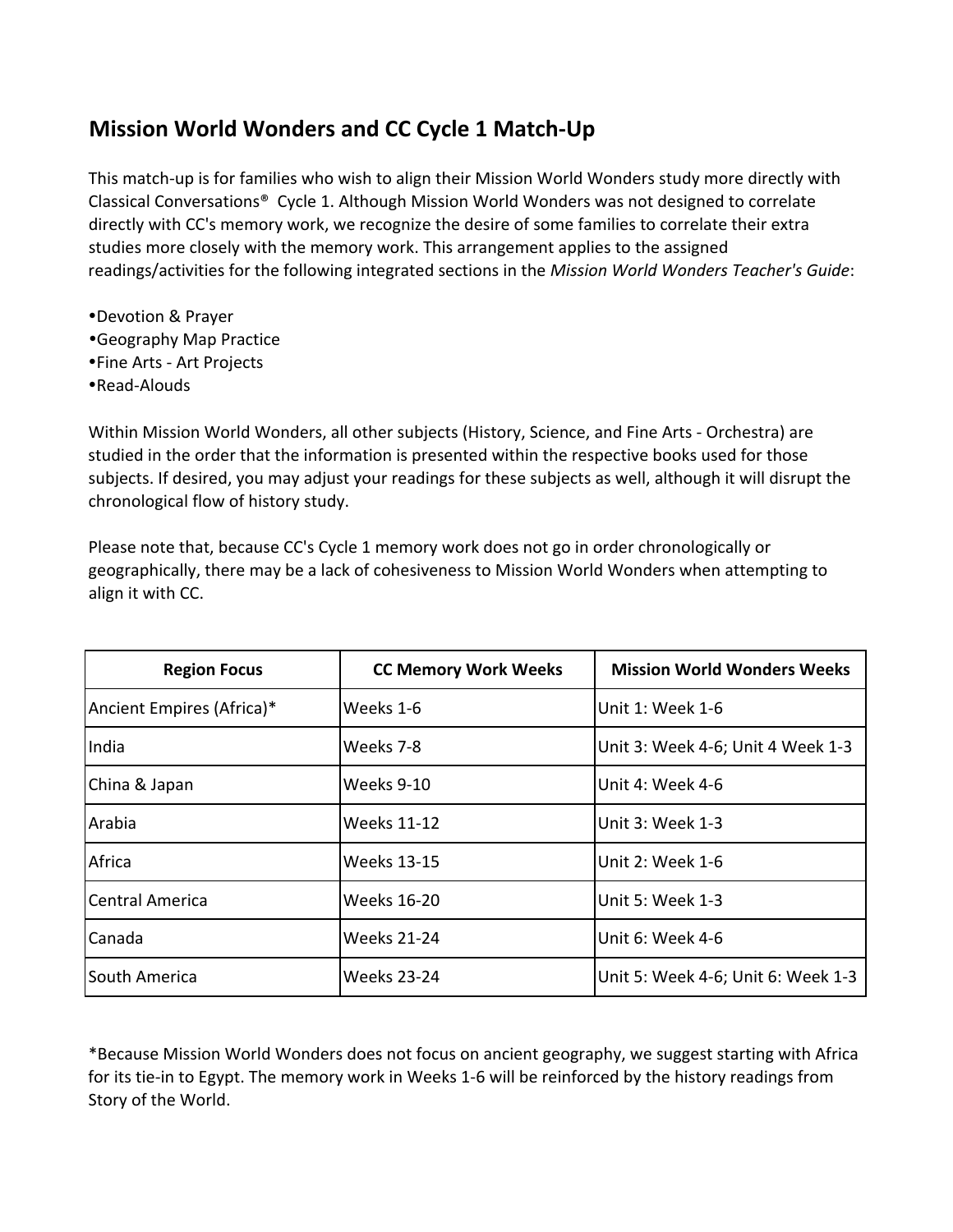## **FAQ - Mission World Wonders and Classical Conversations**Ⓡ

**Question:** Is there a place where I can see the insides of the books in *Mission: World Wonders* prior to purchasing?

**Answer:** This video shows an inside peek at each book in *Mission: World Wonders*. https:// [www.youtube.com/watch?v=Y\\_hYydT7IkM&t=202s](https://www.youtube.com/watch?v=Y_hYydT7IkM&t=202s)

**Question:** I was looking over *Mission: World Wonders* alongside my Classical Conversations® Foundations Guide. It doesn't seem like a direct correspondence. Should we start with a different unit or re-arrange the study to better correlate it?

**Answer:** *Mission: World Wonders* was not designed to directly correlate with Classical Conversations®. Our family does not correlate readings with the CC memory work, especially for Cycle 1, because the pace is much too quick. We instead read history chronologically and science within a larger context and allow the memory pegs to work their magic as we come across them in our readings. The Story of the World will touch on the history memory work from the first six weeks of CC.

We did not correlate *Mission: World Wonders* with CC memory work because we wanted to keep our geography units together for a more cohesive flow to the overall school year. CC starts with the 10 commandments and with the 7 wonders of the ancient world, which is a reason we started with Africa in *Mission: World Wonders* because of its connection to Egypt. CC later returns to Africa in the spring semester. If you would prefer, you can split the Africa units (specifically, just the read alouds, geography/devotions, and art projects) and do the first Africa unit (Unit 1) during Weeks 1-6 of CC and the second Africa unit (Unit 2) second semester during Weeks 13-15. (That would mean dropping part of Unit 2 because CC only spends 3 weeks on Africa in the spring before moving to Mesoamerica.) Alternatively, if you feel you would just like to focus on Asia and the Americas this year, you can drop the Africa units. The Asia unit may be started at Week 7 of CC if you'd like to do so. We have included CC reading correlations for *Mission: World Wonders* with this document. However, if you are okay with going through the study as it is presented, we feel it will give a better overall flow to the school year.

**Question:** I've been debating about whether to do the geography plan in the program or just stick with our CC geography memory work. Are there reasons we might want to do the geography memory work offered in *Mission: World Wonders* in addition to our CC memory work?

**Answer:** You can certainly drop the geography memory work in *Mission: World Wonders*, but if you are in CC, the Mission World Wonders Geography will better prepare students for Challenge A. Even just an exposure to the current countries of Africa, Asia, and Americas will help tremendously when they tackle memorizing world geography down the road. (And even through Challenge I, our eldest has seldom used much of the CC Cycle 1 geography memory work in his coursework. It's mainly there to help flesh out the Cycle 1 history memory work sentences and timeline - if you use it to make those connections. However, he has often used the current political boundaries that he memorized in Challenge A.) If I could turn back time, I would have used these songs with our eldest during his elementary years so he could have focused more on memorizing the country physical features and capitals during Challenge A.